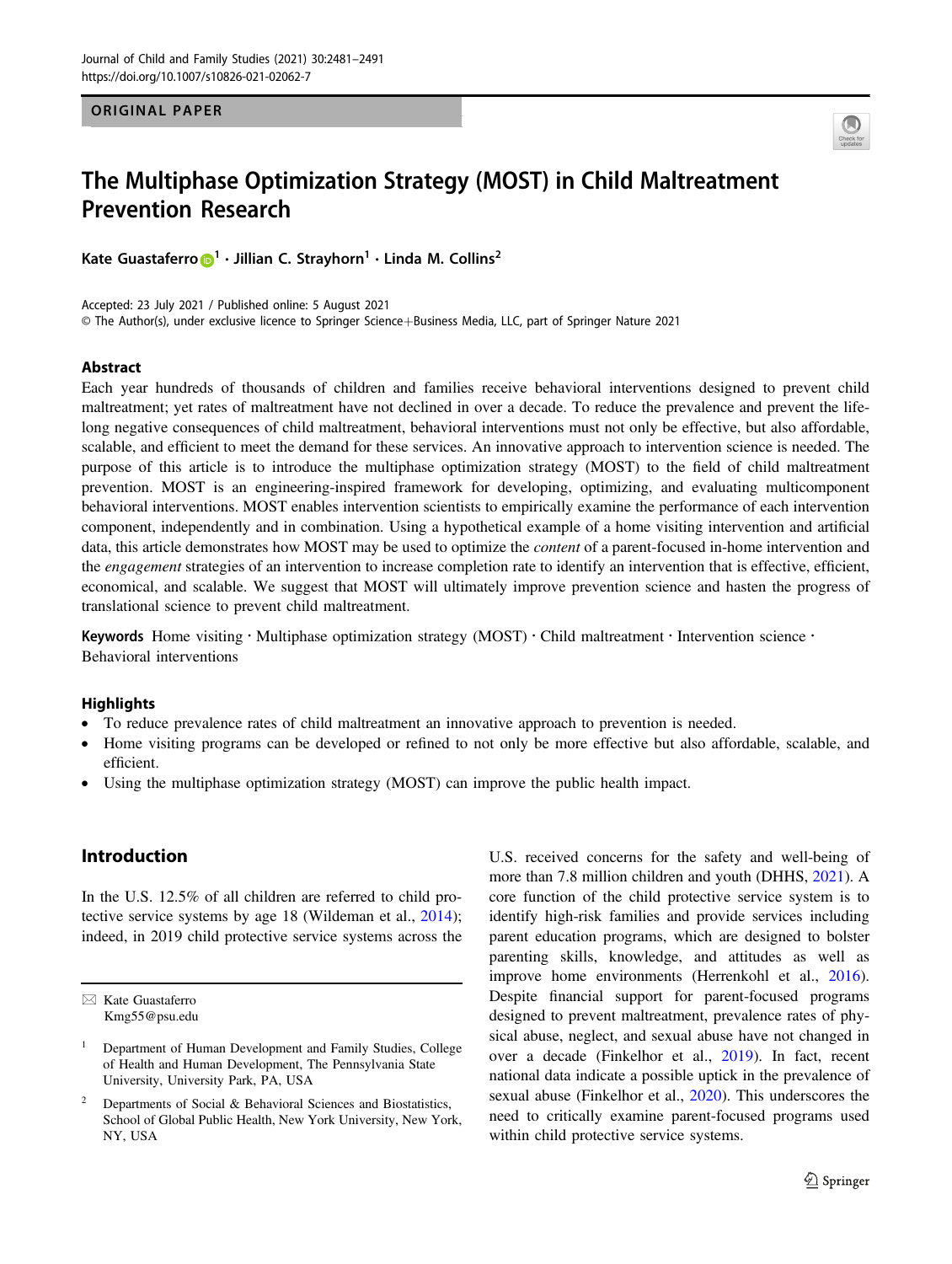Home visiting programs are one of the most common parent education strategies employed by child protective service systems. Indeed, in the U.S. since 2010, nearly \$1.9 billion of federal funds have been earmarked for home visiting program support. The goal of a home visiting program is to foster parent knowledge and skills, social support, coping and problem-solving, and access to community referrals (e.g., developmental specialists) to improve children's developmental trajectories (Guterman, [2001](#page-10-0)). The effectiveness of home visiting programs varies (Avellar & Supplee, [2013;](#page-9-0) Chaffin, [2004](#page-9-0); Euser et al., [2015;](#page-9-0) Filene et al., [2015](#page-10-0); Peacock et al., [2013](#page-10-0); Sweet & Appelbaum, [2004;](#page-10-0) van der Put et al., [2018](#page-10-0)). For example, a metaanalysis indicated an overall moderate  $(d = 0.29)$  reduction of risk for child maltreatment, but, notably, effects varied widely among child protective service system referred samples, who are at highest risk ( $d = 0.018$  to 0.53; Chen & Chan, [2016\)](#page-9-0).

Even among home visiting programs that have demonstrated effectiveness in preventing child maltreatment, the way in which the programs were developed and evaluated limits scientific understanding of how the intervention produces the desired effect. For example, is one aspect of the intervention entirely driving the outcome? Is the performance of one aspect dampened by the presence of another? Are all ingredients of the intervention needed to produce the desired effect? Because of this limited scientific understanding, it is unknown what next steps should be taken to make prevention programs more effective, affordable, scalable, and efficient.

One potential approach to increasing scientific understanding and improving the impact of interventions designed to prevent child maltreatment can be found in the multiphase optimization strategy (MOST). MOST is an engineeringinspired framework for developing, optimizing, and evaluating multicomponent behavioral interventions so that they are not only effective, but also affordable, scalable, and efficient (Collins, [2018\)](#page-9-0). The purpose of this article is to introduce MOST to the field of child maltreatment prevention. The aim is not to review the effectiveness of and differences between the myriad of existing home visiting programs nor is it to suggest that home visiting is the only prevention strategy appropriate for parents referred to child protective service systems. Rather, the aim is to use home visiting as an illustrative example to demonstrate one of the many ways MOST could be applied to advance prevention science. MOST is neither an off-the-shelf procedure nor is it limited by public health priority or prevention strategy. Over the past 15 years, over 100 projects applying MOST have been funded by the National Institutes of Health across many institutes and centers across a number of public health priority areas including smoking cessation (e.g., Piper et al., [2016\)](#page-10-0), obesity (e.g., Spring et al., [2020](#page-10-0)), heart disease (e.g., Celano et al., [2018\)](#page-9-0), HIV (e.g., Caldwell et al., [2012;](#page-9-0) Gwadz et al., [2017](#page-10-0)), and the prevention of sexually transmitted infections (STI; Tanner et al., [2021;](#page-10-0) Wyrick et al., [2020](#page-10-0)). For example, in an online intervention to prevent STI among first year college students five theoretically and empirically supported components were identified and tested following the MOST framework (Wyrick et al., [2020](#page-10-0)). Experimental data from a highly efficient randomized experimental trial indicated that only two components had a significant effect on the outcome of interest. This enabled removal of inert components, thereby increasing the efficiency of the intervention.

Although MOST has been described and applied across a variety of public health topics, to our knowledge, MOST has yet to be applied to the field of home visiting to prevent child maltreatment. Building upon decades of prior work, a host of available home visiting programs with varied levels of effectiveness, and a consistent number of children reported to child protective service systems each year amid limited implementation budgets, the field of child maltreatment prevention is primed for application of the MOST framework.

## The Classical Treatment Package Approach

The vast majority of behavioral interventions, including home visiting programs, have been developed and evaluated in what we will refer to as the "treatment package approach". In this approach, the intervention scientist uses theory and empirical literature to identify intervention components that are believed to affect the desired outcome, then immediately assembles these components into a package and (after suitable pilot work) tests the package in a randomized controlled trial (RCT). The RCT remains the gold standard for determining the effectiveness of an intervention; however, as discussed above, the treatment package approach leaves unanswered questions. The RCT, like any clinical trial, is highly resource intensive (i.e., time, money, person-time) and is conducted in a highly controlled, well-resourced (i.e., grant funded) environment that does not necessarily represent the practicalities of 'real world' implementation. Because implementation constraints are not considered when the intervention is designed or evaluated, it is not surprising that many effective interventions are not available widely to the population they are designed to help, or may even never reach this population, because they are ultimately too expensive or too complicated to be implemented on a wide scale.

# The Multiphase Optimization Strategy (MOST): A Brief Introduction

MOST is not a specific experimental design, nor is it an off-the-shelf method or procedure. Rather, MOST is a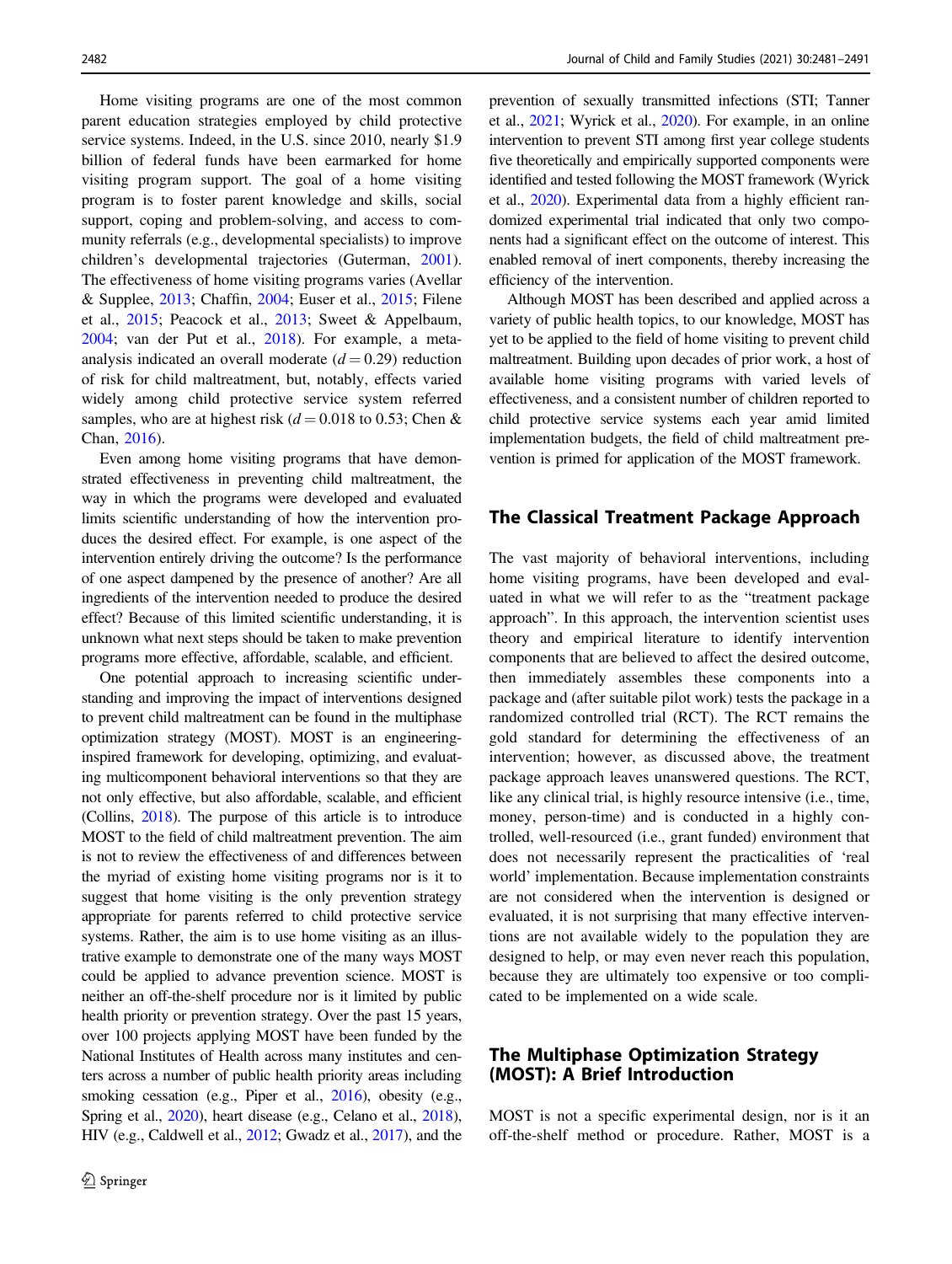framework for the development, optimization, and evaluation of multicomponent interventions. An intervention component is any aspect of an intervention that can be separated out for study (e.g., content related to emotion regulation, text message prompts to use skills between sessions, etc.). In this regard, virtually any intervention may be conceptualized as multicomponent. Optimization is the process that identifies the set of intervention components that produces the best expected outcome obtainable given key constraints imposed by the need for affordability, scalability, and efficiency. Constraints constitute anything that might hinder implementation (e.g., cost of the intervention per participant, provider time to deliver the intervention, or participant burden). The goal of an optimized intervention is to achieve *effectiveness*, but also *afford*ability (i.e., degree to which the intervention produces a good outcome without exceeding budgetary constraints), scalability (i.e., the degree to which an intervention can be implemented exactly as it was evaluated; Collins, [2018](#page-9-0)), and efficiency (i.e., degree to which an intervention produces a favorable outcome while avoiding the wasting of resources).

MOST is comprised of three phases: preparation, optimization, and evaluation (Fig. [1](#page-3-0)). Researchers will be familiar with many of the activities of the preparation and evaluation phases, as these are the basis of the treatment package approach. In the preparation phase, a theoretically and empirically derived conceptual model is developed, a set of candidate intervention components are identified, and pilot testing of components is conducted as needed. The evaluation phase, in which hypotheses about the effect of the assembled intervention compared to a suitable control are tested, typically uses the RCT experimental design.

MOST diverges from the treatment package approach by introducing the optimization phase between the preparation and evaluation phases. In the optimization phase, a highly efficient, adequately powered randomized experiment, called an optimization trial, is conducted to determine the individual performance of each component on the outcome of interest and whether the presence or absence of a component affects the performance of other components. The results of the optimization trial are used to identify the combination of components that produces the best expected outcome while satisfying the optimization objective (i.e., the goal of optimization; described in detail below). This combination represents the optimized intervention that will subsequently be evaluated in an RCT in the evaluation phase of MOST. If the optimized intervention is not expected to be sufficiently effective, then adhering to the resource management principle of MOST, the investigator would return to the preparation phase and begin the process of optimization again as opposed to moving onto the evaluation phase (Fig. [1](#page-3-0)). The resource management principle

holds that the intervention scientist "must strive to make the best and most efficient use of available resources when obtaining scientific information" (Collins, [2018](#page-9-0), p. 17). If the optimized intervention is not expected to be sufficiently effective, to conduct an RCT would not be the most efficient use of resources. Optimization is a process and, according to the continual optimization principle, even the optimized intervention that has made it through the evaluation phase can be further optimized. New advances in technology, updated basic science, or emerging theories will provide the basis of continued optimization. Those who may be interested in a comprehensive tutorial on MOST are directed to Collins' ([2018\)](#page-9-0) book.

In the following sections, we use artificial data to illustrate the development, optimization, and evaluation of a hypothetical home visiting program using MOST. The hypothetical example is based on a scenario in which an intervention scientist is interested in developing a home visiting program designed to reduce the potential for child maltreatment. The example will walk through the three phases of MOST, using simulated data from a hypothetical factorial optimization trial to illustrate nuances of experimental design and empirically driven decision-making. This hypothetical example should not be considered the only way MOST can be applied in the field of child maltreatment. Rather, the example is meant to inspire the wide application of MOST to address long-standing issues in the field of child maltreatment prevention and produce child maltreatment interventions that are better equipped to achieve public health impact.

## The Preparation Phase

The preparation phase lays the groundwork for optimization. The activities of the preparation phase – depiction of a conceptual model, identification of candidate components, pilot testing, and specification of the optimization objective – are essential in the process of optimization. A thorough preparation phase will provide a clear path forward through the iterative process and subsequent phases of MOST. Aspects of the preparation phase will inform actions in the optimization and evaluation phases.

## Conceptual Model and Identifying Intervention Components

The conceptual model depicts the 'engine' driving the intervention (Collins, [2018\)](#page-9-0). A conceptual model should be thorough, but its purpose is not to depict every possible relationship among components, mediators, and outcomes; thus, the conceptual model is neither a logic model nor a structural equation model. The purpose of the conceptual model is to depict the hypothesized way the intervention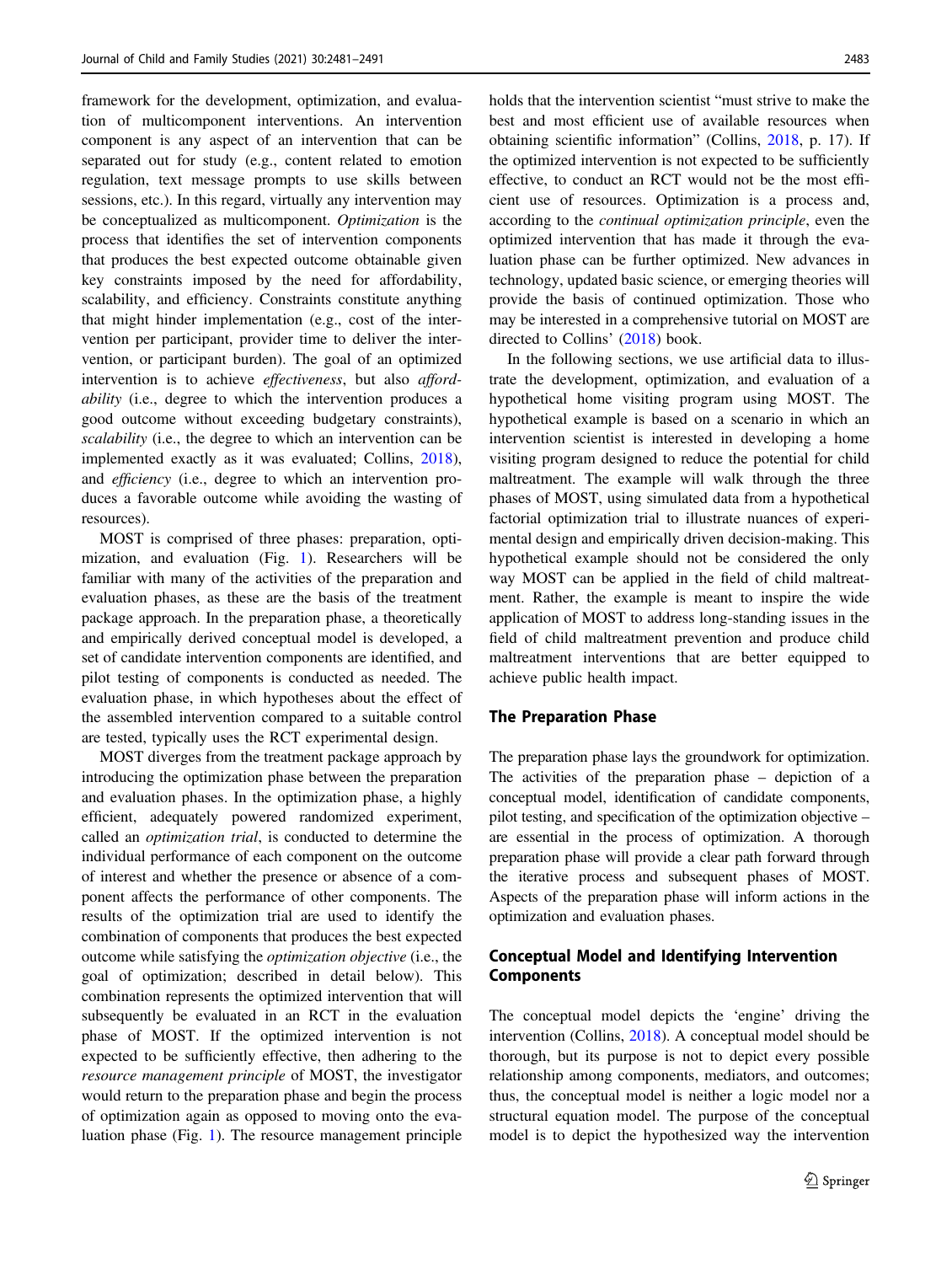<span id="page-3-0"></span>



Fig. 2 Conceptual model for a hypothetical home visiting intervention designed to reduce the potential for CM among parents referrred to child protective services

will affect behavior leading to the desired outcome. Figure 2 depicts a hypothetical conceptual model in which the theoretically and empirically derived intervention components are identified as well as the causal pathway comprised of proximal and distal mediators that produce the desired outcome. In our hypothetical example, the intervention scientist decides to consider components related to the intervention content and parental engagement with the home visiting program informed by common component analyses (Filene et al., [2015;](#page-10-0) Kaye et al., [2018\)](#page-10-0). As identified on the far right of Fig. 2, the desired outcome is to reduce potential for child maltreatment, as measured by the Child Abuse Potential Inventory (Chaffin & Valle, [2003](#page-9-0); Milner, [1986\)](#page-10-0), by targeting parenting behaviors of parents referred to child protective service systems. The left of Fig. 2 specifies candidate intervention components that were selected based on theory and empirical literature: parenting knowledge and skills, child sexual abuse prevention, peer mentoring, problem-solving, and check-ins between visits. We use the term candidate intervention component because the components in Fig. 2 are under consideration, or candidates, for inclusion in the optimized intervention.

The parenting knowledge and skills component is designed as a constant component. A constant component is appropriate when there is specific intervention content that must be provided for ethical or logistical reasons, or because prior research has established its effectiveness (Collins, [2018\)](#page-9-0). A constant component is not experimentally manipulated in the optimization trial (i.e., everyone receives it); therefore, the optimization trial does not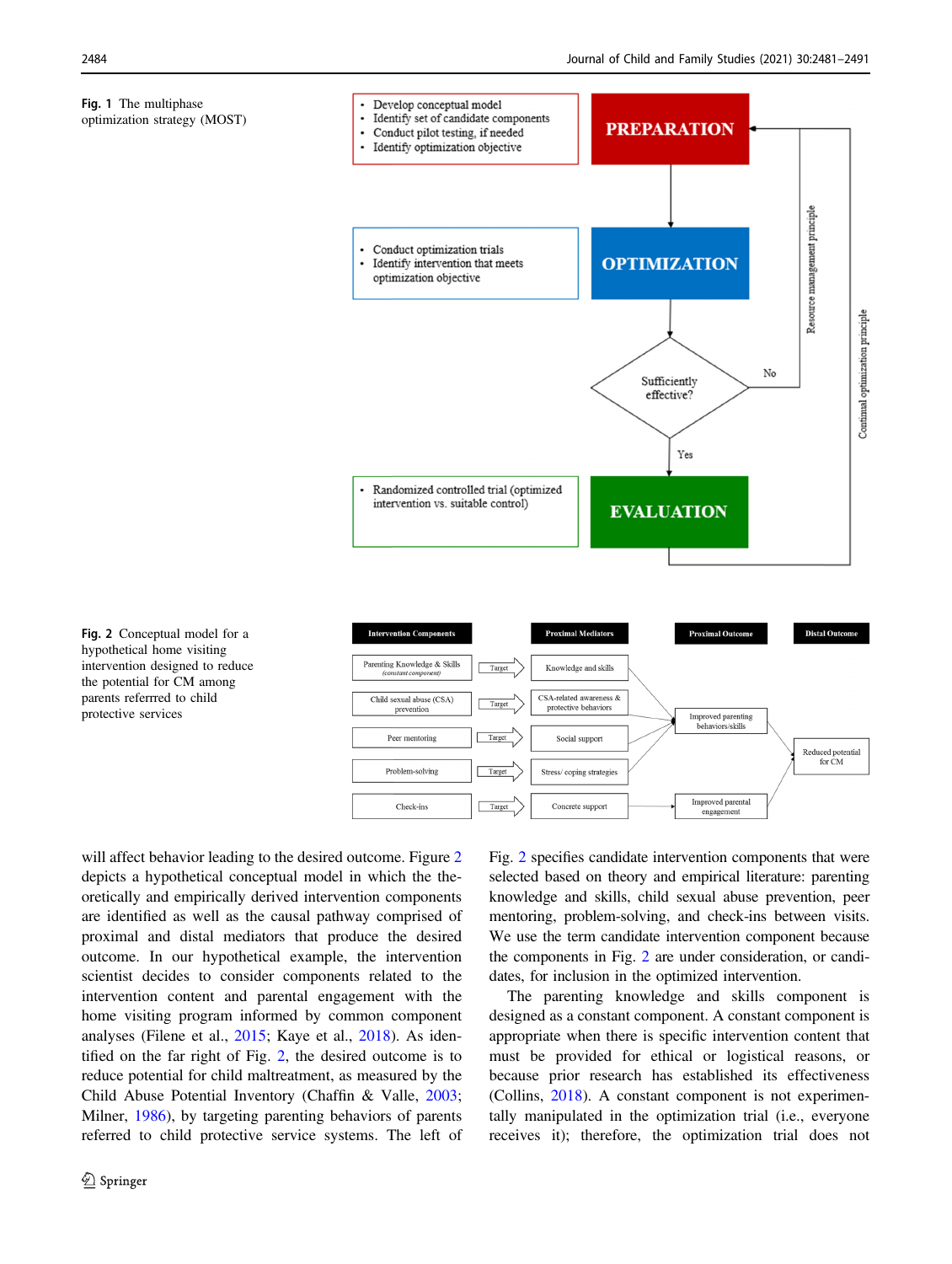provide any information on the effect of the constant component on the desired outcome. The constant component is designed to teach parents what behaviors are appropriate for their child's developmental stage and corresponding activities that can help promote social-emotional, cognitive, or motor development. This is accomplished by enhancing parent-child interactions such that parents create an emotional investment in their child, focusing specifically on creating positive interactions that reinforce parental bonding with the child. The parenting knowledge and skills component represents the common content used across most home visiting programs, and, thus, the intervention scientist decides this content must be delivered to all parents.

Of the remaining four components that will be experimentally manipulated in the subsequent phase of MOST, three are related to the content of the intervention. The child sexual abuse (CSA) prevention component is a module with demonstrated effectiveness in improving parents' CSArelated awareness and use of protective behaviors (Guastaferro et al., [2020\)](#page-10-0). The peer mentor component connects the parent with a peer mentor to provide a form of social support. The peer mentor, someone who has previously completed the intervention, will help reduce the stigma of enrolling in a parenting program, and will provide social reinforcement of skills taught and opportunities for practice of parenting skills (Kaye et al., [2018](#page-10-0)). The problem-solving component is designed to teach parents strategies to overcome perceived stressors (e.g., disruptive child behaviors, lack of child care). The fourth component is designed to improve parental engagement with the home visiting intervention. The check-ins between visits component is designed to target the parents' perceived support. For example, the home visitor might send a text message to the parent between visits: "It is beautiful outside today – a great day to go to the park! What activity do you have planned that you and your child could do today outside"?

As depicted in Fig. [2,](#page-3-0) each component directly targets one proximal mediator: CSA-related awareness and protective behaviors, social support, stress/coping strategies, and concrete support. The pathways that follow specify the hypothesized mechanisms through which the intervention targets the distal outcome. The conceptual model can be read as a series of causal pathways. For example: information about CSA will increase parental CSA-related awareness and use of protective behaviors which will then directly improve parenting behaviors/skills leading to a reduction in the potential for child maltreatment. It is not necessarily the case that the intervention scientist believes that the peer mentor component will not affect any other mediators, such a parent's stress level; rather, the conceptual model specified the intended target of the peer

mentor component, in this case social support. The effect of components on other mediators can be examined post hoc.

#### Pilot Studies

If any components needed to be developed or adapted, the intervention scientist would conduct necessary pilot testing in the preparation phase. We define a pilot test as one in which hypotheses are generated, not tested and, therefore, a pilot test is not powered to estimate effects (Leon et al., [2011](#page-10-0)). A pilot study might seek to understand the acceptability and feasibility of a component, establish the logistical feasibility of a complex experiment, or be useful in the finalization of intervention protocols. There is no specific experimental design that is recommended for the preparation phase. A pilot test is not equivalent to an adequately powered, randomized optimization trial (described below). For the purpose of the hypothetical example, suppose that we conducted simple pretest-posttest study with the CSA prevention focused component to determine if it could feasibly be delivered in 1-hour and the acceptability among parent participants. In this pilot, the results confirmed feasibility and acceptability, but also the team was able to practice the delivery of the assessment corresponding to the mediator in the conceptual model. A second pilot study used focus groups with parents and providers to inform the development of the text messages sent in the check-in component. At the end of the pilot studies, the investigator team is ready to subject the components to rigorous experimentation in the optimization trial.

#### Optimization Objective

Selected based on the objectives of the intervention and in consideration of the constraints of the setting within which the intervention will be delivered, the optimization objective specifies the goal to be achieved through optimization. In many cases, an appropriate starting point is the all active components optimization objective; that is, the set of intervention components that produces the best expected outcome irrespective of cost. Under the all active components optimization objective, only an intervention component that produces a positive and meaningful effect on the outcome of interest will be included in the optimized intervention. In our hypothetical example, suppose the intervention scientist selects the all active components objective. This choice is made because the hypothetical optimization trial represents the first attempt to optimize a home visiting intervention, and, in line with the continual optimization principle, a subsequent iteration of MOST could include constraints (e.g., upper limits on participant costs or provider time) in the optimization objective.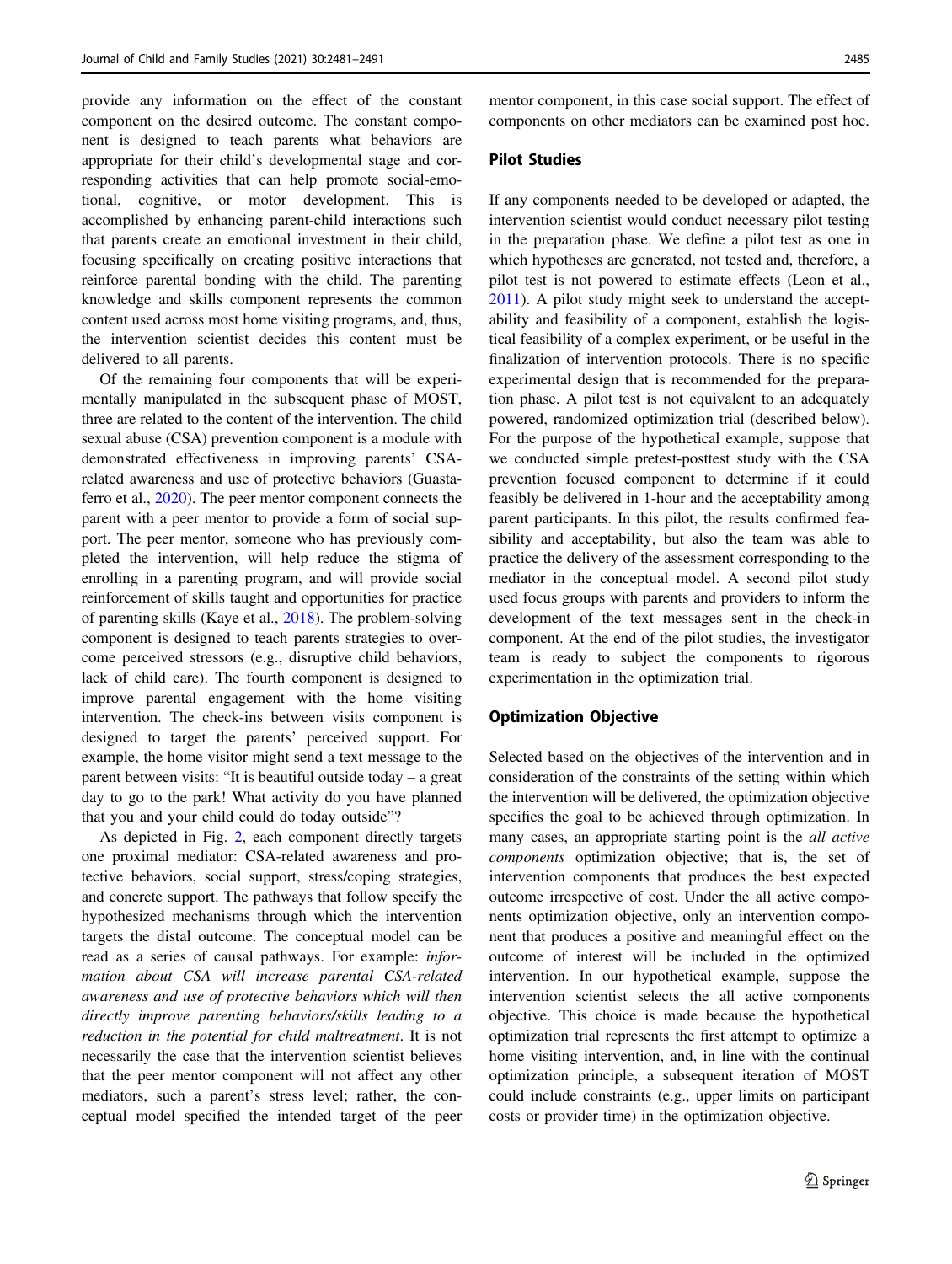<span id="page-5-0"></span>Table 1 Experimental conditions in hypothetical 24 factorial design  $(N = 352)$ 

| Experimental<br>Condition | Parenting<br>Knowledge & Skills prevention | CSA | Peer<br>Mentoring | Problem-<br>solving | Check-Ins $n$ |    |
|---------------------------|--------------------------------------------|-----|-------------------|---------------------|---------------|----|
| 1                         | Yes                                        | Yes | Yes               | Yes                 | Yes           | 22 |
| 2                         | Yes                                        | Yes | Yes               | Yes                 | No            | 22 |
| 3                         | Yes                                        | Yes | Yes               | No                  | Yes           | 22 |
| $\overline{4}$            | Yes                                        | Yes | Yes               | No                  | No            | 22 |
| 5                         | Yes                                        | Yes | No                | Yes                 | Yes           | 22 |
| 6                         | Yes                                        | Yes | No                | Yes                 | No            | 22 |
| 7                         | Yes                                        | Yes | No                | No                  | Yes           | 22 |
| 8                         | Yes                                        | Yes | No                | No                  | No            | 22 |
| 9                         | Yes                                        | No  | Yes               | Yes                 | Yes           | 22 |
| 10                        | Yes                                        | No  | Yes               | Yes                 | No            | 22 |
| 11                        | Yes                                        | No  | Yes               | No                  | Yes           | 22 |
| 12                        | Yes                                        | No  | Yes               | No                  | No            | 22 |
| 13                        | Yes                                        | No  | No                | Yes                 | Yes           | 22 |
| 14                        | Yes                                        | No  | No                | Yes                 | No            | 22 |
| 15                        | Yes                                        | No  | No                | No                  | Yes           | 22 |
| 16                        | Yes                                        | No  | No                | No                  | No            | 22 |

KEY: Yes indicates the component is included in the intervention; no indicates it is not included in the intervention.  $n$  indicates the number of subjects per condition

## The Optimization Phase

In the optimization phase, the objective is to conduct a highly efficient experiment (i.e., optimization trial) to assess the individual and combined performance of the candidate intervention components. Any reasonable experimental design is a possibility for the optimization trial, as long as it answers the research questions and adheres to the resource management principle.

## Optimization Trial

#### Experimental Design

The research question for the hypothetical example seeks to determine which of the four candidate components show a detectable reduction in the potential for child maltreatment and therefore should be included in the optimized intervention. This question is best answered by the factorial experimental design (Collins, [2018\)](#page-9-0). In a factorial experiment, candidate components are operationalized as factors with two or more levels. These factors are manipulated in a systematic manner to identify the individual effect of each factor on average on the desired outcome (i.e. main effect) as well as whether the effect of a factor varies depending on the level of other factors (i.e., interaction). The levels of the factors can represent the inclusion or exclusion of a factor (yes vs. no or on vs. off) or may designate different intensities of the factor (e.g., high vs. low). Although it is possible to conceptualize a factor with more than two levels,

this should be considered carefully because adding a third level will substantially increase the required sample size. Space precludes full detail about the design and efficiency of factorial experiments; readers are referred to Collins and colleagues  $(2014)$  $(2014)$ , which provides an introduction to factorial experiments for those trained primarily in the RCT, and Collins ([2018\)](#page-9-0), which provides a more detailed introduction to the use of factorial experiments as optimization trials.

In the hypothetical example, because there are four candidate components (CSA prevention [CSAP], peer mentoring [PEER], problem-solving [PS] and check-ins  $[CHECK]$ ) each with two levels, the intervention scientist selects a  $2^4$  (2x2x2×2) factorial experiment yielding the 16 experimental conditions listed in Table 1. Factor levels are conceptualized as yes (included) versus no (excluded). As the table shows, a participant randomized to experimental condition 4 would receive the parenting knowledge and skills, CSA prevention, and peer mentoring components, but not the problem-solving or check-in components. In contrast, a participant randomized to experimental condition 10 would receive the parenting knowledge and skills, peer mentoring components, and problem-solving components, but not the CSA prevention or check-in components.

#### Statistical power

A power analysis using the SAS macro FactorialPowerPlan (Dziak et al., [2013\)](#page-9-0) indicates that  $N = 351$  subjects are sufficient to achieve a power of at least 0.80 to detect  $d \geq$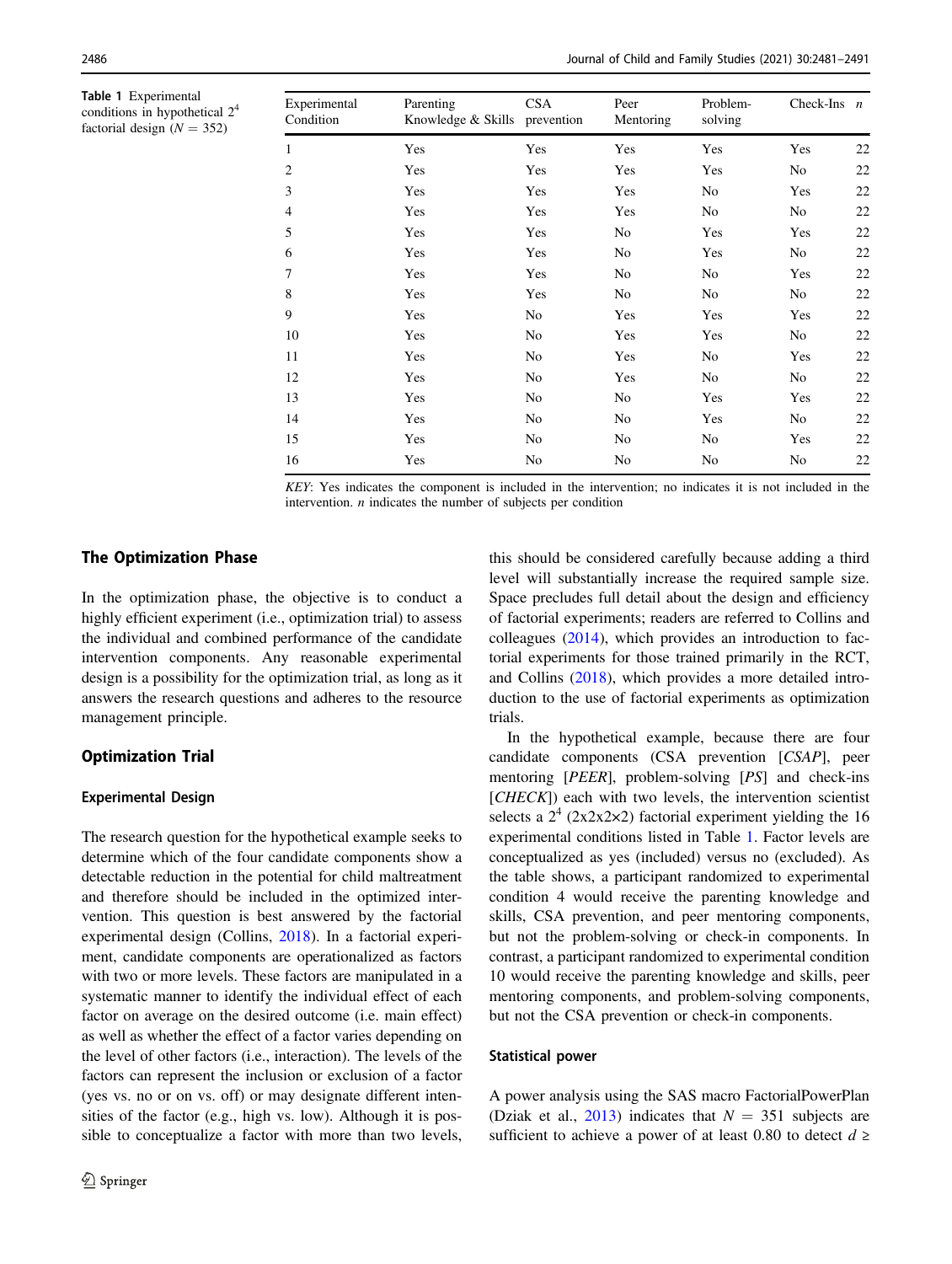<span id="page-6-0"></span>0.30 with  $\alpha = 0.05$ . To achieve balance of participants across the 16 experimental conditions, a total of 352 participants are needed such that each condition has 22 participants (Table [1](#page-5-0)). Depending on expected attrition rates, ranging from 20–67% in empirical studies (Damashek et al., [2011\)](#page-9-0), the intervention scientist may elect to over-recruit for the optimization trial, just as they might in any experiment. Randomization may be done using any reasonable randomization paradigm (e.g., random number generator), as long as any special nuances are accounted for in the procedure (e.g., block randomization; see Gallis et al., [2019\)](#page-10-0). Management of experimental conditions can be accomplished through software such as REDCap (see Cleland, [2018](#page-9-0)).

#### Analytic Plan

We recommend analyzing the data from the optimization trial using a regression approach to a classic factorial ANOVA, which requires the use of effect coding (Kugler et al., [2018\)](#page-10-0). We recommend using effect coding compared to dummy coding as it has important advantages in interpretation of effects (see Collins et al., [2009](#page-9-0)). Each regression weight corresponds to either a main effect or an interaction. Main effects represent the effect on the outcome of interest of a component on average across the levels of all remaining factors (Collins, [2018\)](#page-9-0). For example, the main effect for the CSA prevention module is the mean of conditions 1–16 (wherein subjects receive the CSA prevention module) compared to the mean of conditions 17–32 (wherein subjects do not receive the CSA prevention module). The main effect for the problem-solving component is the mean of conditions 1–4, 9–12, 17–20, and 25–28 compared to the mean of conditions 5–8, 13–16, 21–24, and 29–32. A two-way interaction occurs when the effect of one factor is different depending on the level of a second factor.

#### Identifying the Optimized Intervention

The outcome is the potential for maltreatment as measured by the CAPI, a 160-item actuarial assessment widely used to indicate the potential for child maltreatment (Chaffin & Valle, [2003\)](#page-9-0) where higher scores signify a greater potential for maltreatment. For simplicity of interpretation in this hypothetical example, the outcome variable is operationalized as change in the potential for child maltreatment across two timepoints: at baseline and at the end of the hypothetical optimization trial. Change is defined as the CAPI score at baseline minus the CAPI score post-intervention, i.e. such that a higher—or more positive—difference indicates more desirable change. Again, all data described here are simulated for demonstration purposes.

The intervention scientist has specified that, for a component to be eligible for inclusion in the optimized

Table 2 Simulated results of analysis of variance on data from a hypothetical  $2<sup>4</sup>$  factorial experiment

|                                           | $b$ -weight | t       | $\boldsymbol{p}$ |
|-------------------------------------------|-------------|---------|------------------|
| Intercept                                 | 12.98       | 86.62   | < 0.0001         |
| Main Effects                              |             |         |                  |
| CSAP                                      | 0.83        | 5.53    | < 0.0001         |
| <b>PEER</b>                               | 0.89        | 5.95    | < 0.0001         |
| PS                                        | $-0.04$     | $-0.28$ | 0.78             |
| <b>CHECK</b>                              | 0.094       | 0.63    | 0.53             |
| <b>Interactions</b>                       |             |         |                  |
| $CSAP \times PFER$                        | 0.09        | 0.59    | 0.56             |
| $CSAP \times PS$                          | $-0.15$     | $-1.01$ | 0.32             |
| $CSAP \times CHECK$                       | $-0.13$     | $-0.85$ | 0.39             |
| $PEER \times PS$                          | 0.50        | 3.31    | 0.001            |
| $PEER \times CHECK$                       | 0.05        | 0.32    | 0.75             |
| PS × CHECK                                | 0.03        | 0.17    | 0.86             |
| $CSAP \times PFER \times PS$              | 0.12        | 0.82    | 0.42             |
| $CSAP \times PFER \times CHECK$           | $-0.03$     | $-0.17$ | 0.86             |
| $CSAP \times PS \times CHECK$             | $-0.09$     | $-0.63$ | 0.53             |
| $PEER \times PS \times CHECK$             | 0.05        | 0.32    | 0.75             |
| $CSAP \times PFER \times PS \times CHECK$ | 0.01        | 0.06    | 0.95             |

Note: Results are based on simulated data and should not be interpreted as empirical findings. Standard error (all effects)  $= 0.15$ . Shading indicates that the effect meets the main effect or interaction criterion; in this example both criteria are  $p < 0.05$ 

KEY:  $CSAP = child$  sexual abuse prevention;  $PEER = Peer$ mentoring;  $PS =$  problem solving;  $CHECK =$  Check-in

intervention, the factor associated with that component must either: (a) have a statistically significant main effect ( $p$  < 0.05) in the desired direction or (b) be involved in a statistically significant  $(p < 0.05)$  interaction effect that indicates that the factor boosts the effect of another factor. Any component that does not meet these eligibility requirements would not be included in the optimized intervention. Table 2 depicts simulated results of the factorial ANOVA (recall, these data are hypothetical and should not be interpreted as true empirical findings). The main effects of factors CSAP and *PEER* meet the cut-off of  $p < 0.05$  suggesting that on average the inclusion of these factors significantly reduced the potential for maltreatment. The CSAP and PEER factors are tentatively designated for inclusion in the optimized intervention. The PS and CHECK factors did not meet the cut-off of  $p < 0.05$  and thus are tentatively designated for exclusion from the optimized intervention.

Next, significant interaction effects are considered. It is important to closely examine significant interactions to distinguish those that are synergistic (i.e., the combined effect of two or more factors is more favorable than would be expected based on the main effects alone) from those that are antagonistic (i.e., the combined effect of two or more factors is less favorable than would be expected based on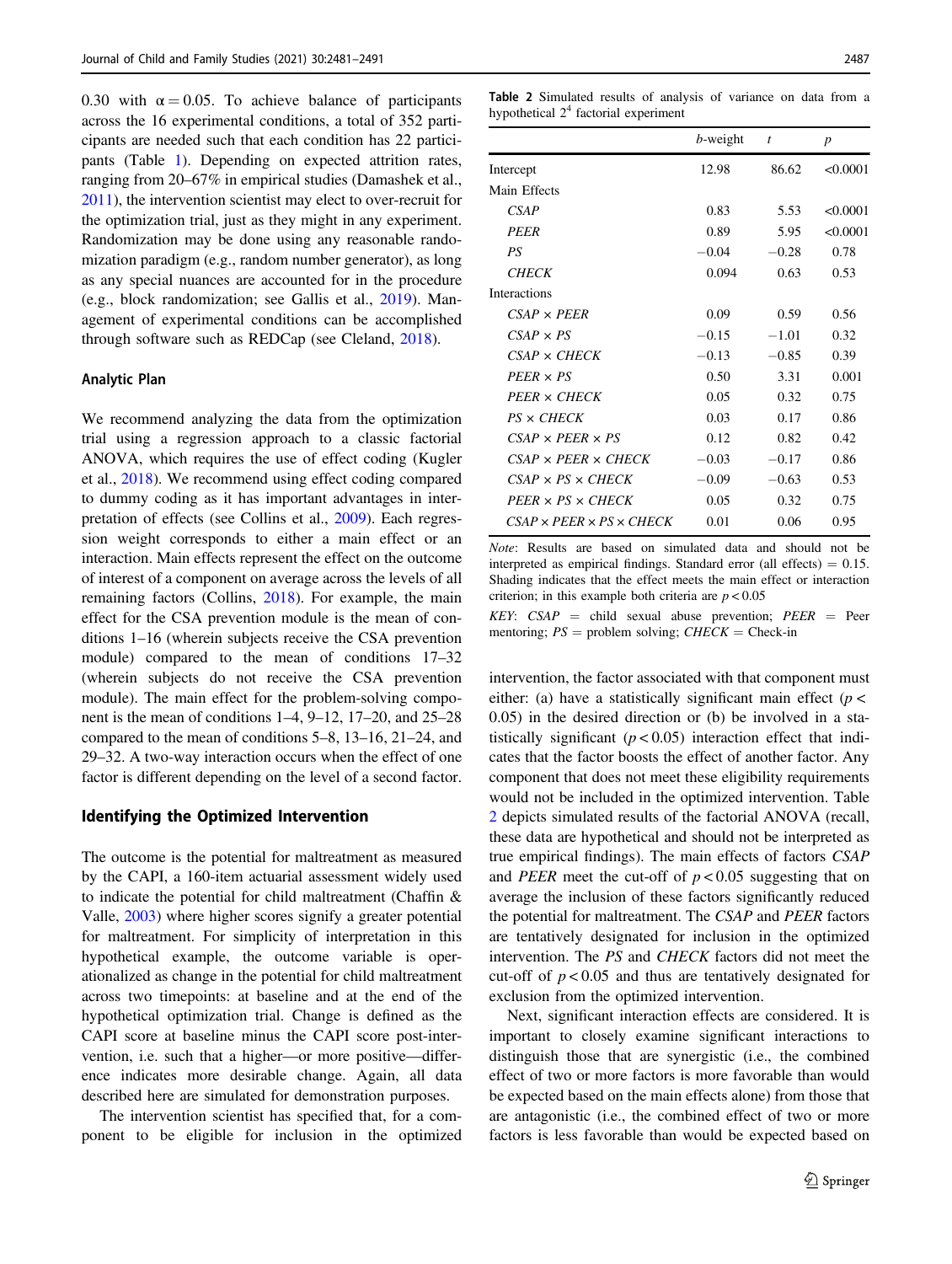the main effects alone). This is easily done by plotting the marginal means for all significant interactions. As indicated in Table [2,](#page-6-0) the interaction of PEER and PS factors is significant and plotting the marginal means (not shown) we identify a synergistic interaction  $(p < 0.05)$  between the PEER and PS factors. Though the PS factor did not have a significant main effect, it is included in a synergistic interaction with the PEER factor and, thus, it must be considered for inclusion. No other interactions met the specified cut-off of  $p < 0.05$ .

Recall in this example we are using the all active components optimization objective. Using the results from the optimization trial, the intervention scientist identifies the optimized intervention as one that includes the parent knowledge and skills, CSA prevention, peer mentoring, and problem-solving components. Importantly, the check-in component is not included in the optimized intervention in this cycle of MOST. Note that in this hypothetical example the factor levels were set to yes or no. If the levels were set to high versus low, the optimized intervention would retain the lower level of components rather than eliminating them from the intervention.

## The Evaluation Phase

If the identified optimized intervention is expected to be sufficiently effective against a suitable control, then the investigator may move on to the evaluation phase. The optimized intervention is then evaluated in an RCT (or another experimental design that allows for comparison of the optimized intervention against a suitable control). In contrast to the RCT in the classic treatment package approach, the intervention being evaluated in the evaluation phase of MOST is one that has already been found empirically to contain components that produce the desired outcome. Alternatively, if at the end of the optimization phase the intervention is not expected to be sufficiently effective, then adhering to the resource management principle, the intervention scientist would return to the preparation phase. Given the vast resources needed to conduct an RCT, the resource management principle suggests that if the intervention is not expected to be effective, then it is best to return to the preparation phase, revise the conceptual model, perhaps modify intervention components or identify new ones, and conduct another optimization trial. An insufficiently effective intervention subjected to the RCT produces many of the same unanswered questions and unclear next steps described previously related to the classic treatment package approach. The information garnered in the optimization trial, even if the intervention is not sufficiently effective or if an ineffective component is identified, provides a guide for immediate improvement, aligned with the continual optimization principle.

Returning to our hypothetical example, at the end of this cycle of MOST, the intervention scientist has identified an intervention that is efficient in the sense that it is trimmed of components that do not have an effect on the outcome of interest (i.e., check-in). In this example, the intervention scientist used theory and empirical literature to identify four components, plus a constant component, that were hypothesized to be important in reducing the potential for child maltreatment. Using a highly efficient factorial experiment, the intervention scientist was able to determine that the check-ins component had no effect on the outcome of interest, and thus was dropped from the optimized intervention. The intervention scientist would not have known that the check-in component was not contributing to the outcome had we just tested these components following the treatment package approach in a two arm RCT. The optimized intervention thereby balances the desired qualities of effectiveness with efficiency. Affordability, degree to which the intervention produces a good outcome without exceeding budgetary constraints, could be pursued using economic evaluation methods such as a cost analysis (Crowley et al., [2018](#page-9-0)). Scalability, the degree to which the optimized intervention is delivered as it was evaluated, might be assessed in the evaluation phase using the Stages of Implementation Completion tool (Chamberlain et al., [2011](#page-9-0); Saldana, [2014\)](#page-10-0). Over multiple cycles of MOST, the intervention can be made more effective, affordable, scalable, and efficient.

# **Discussion**

A number of home visiting programs exist and some have even demonstrated a significant reduction in risk for maltreatment; however, the magnitude of the problem, as indicated by the number of children and families in need of or accessing preventive services, necessitates an innovative approach to intervention science. Applying the MOST framework may be beneficial for the field of child maltreatment prevention. MOST provides a framework used to guide the systematic improvement of the effectiveness of evidence-based programs. Many applications of MOST can be planned using well-known experimental designs and data analysis methods. This article has illustrated a hypothetical example of how MOST can be used to examine the content of a home visiting program as well as strategies to support parental engagement with the home visiting program. Using simulated results from a hypothetical factorial experiment, the optimized intervention identified was comprised of three components (CSA, peer mentoring, and problem-solving), and one component (check-in) was screened out. If the check-in component were reconceptualized in the preparation phase, it could potentially be examined in the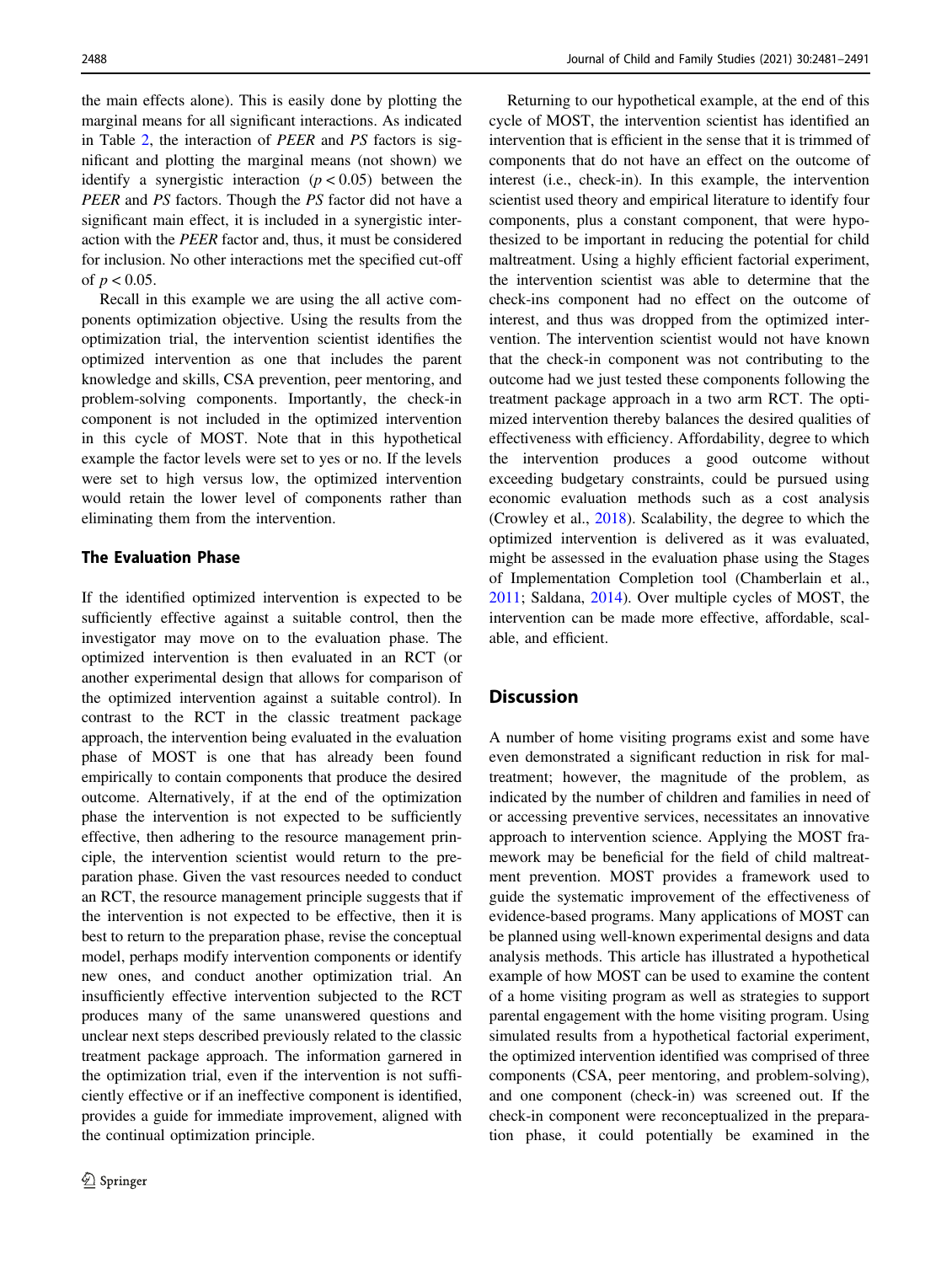optimization phase of a subsequent iteration of MOST, along with other candidate components. Over time, this iterative process will produce an optimized intervention that steadily becomes more effective, affordable, scalable, and efficient.

Given the multitude of existing home visiting interventions, particularly those that have met criteria to be determined evidence-based, it should be noted that MOST can be used to optimize existing interventions. If an intervention scientist is willing to base the inclusion or exclusion of components on empirical findings and potentially remove components that do not show adequate performance in the optimization trial, over time MOST can be used to improve the effectiveness, affordability, scalability, and/or efficiency of existing evidence-based programs. MOST has the ability to hasten the progress of translational science and increase the public health impact of interventions (Guastaferro & Collins, [2019](#page-10-0)). We suggest that in applying the MOST framework, the field of child maltreatment prevention can advance intervention science to better meet the needs of children and families that encounter child protective service systems. Moreover, we believe the incorporation of implementation constraints in the development of optimized interventions can be particularly informative to decisionmakers across organizations or systems who must decide what program to select for their context as well as policymakers who are responsible for the allocation of financial resources to support program evidence-based dissemination and implementation across contexts.

Every application of MOST is unique and specific to a given set of constraints. Space precludes a comprehensive review of all possible considerations of the MOST framework, readers are referred to Collins ([2018\)](#page-9-0). However, briefly we want to highlight two possibilities within the MOST framework. First, the hypothetical example included four experimental components. However, in theory, there is no limit to the number of components that could be examined. Rather, the number of components included is limited by the feasibility of executing an experiment with a large number of experimental conditions (see Collins et al., [2009](#page-9-0) for experimental design options). Relatedly, while the hypothetical example discussed content and engagement related components, MOST could also be used to enhance other qualities of interventions such as implementation fidelity or the delivery of the intervention. Identifying the best strategy for delivering an intervention could provide important information for what type of delivery works best for whom (Supplee & Duggan, [2019](#page-10-0)), thereby creating a more efficient and affordable intervention (see Broder-Fingert et al., [2019](#page-9-0)). The hypothetical example did not include elements related to fidelity because the intended target of content and engagement strategies (e.g., parents) differs from that of implementation fidelity components (e.g., providers). This makes it challenging, but not impossible, to examine implementation-focused components alongside content or engagement related components in the same optimization trial. Second, though the example focused on a fixed intervention (i.e., one in which all participants are offered the same treatment), there is also the potential to develop adaptive interventions. An adaptive intervention is one in which decision rules guide alterations to the intervention design, content, dose or approach (Collins, [2018\)](#page-9-0). Adaptive interventions require specific experimental designs for the optimization trial, including but not limited to the sequential multiple assignment randomized trial (Almirall et al., [2014;](#page-9-0) Almirall et al., [2018](#page-9-0)) or the micro-randomized trial (Klasnja et al., [2015\)](#page-10-0). An adaptive intervention might offer the potential to scale up the intensity or type of treatment based on the response of a participant at a specified time point. As every participant may not require the same touch, an adaptive intervention allows for the reallocation of resources, either to provide more intensive treatment to those who will benefit, or to extend the reach of the intervention to more people. Adaptive interventions may be important in the field of child maltreatment prevention, but we caution intervention scientists from jumping into the adaptive intervention arena too quickly.

Some intervention scientists who consider conducting a factorial optimization trial are concerned by the large number of experimental conditions that the factorial experiment requires. In the hypothetical example, we included four components yielding 16 experimental conditions. We could have conceptualized a fifth component deciding to conduct a  $2^5$  factorial experiment with 32 experimental conditions. If the intervention scientist determined it was not feasible to execute a randomized experiment with a high number of conditions (e.g., 16 or 32), there are three alternatives that could be considered. First, it may be possible to examine one fewer component. Second, and closely related to the first point, components could be re-conceptualized so as to combine two components into one (thereby changing the granularity of the components; see Collins, [2018](#page-9-0)). Third, the intervention scientist could select a fractional factorial design that would reduce the number of conditions while enabling examination of all components. However, it must be noted that the addition or removal of a factor does not change the number of subjects required (Collins et al., [2009](#page-9-0)).

Another common concern in the child maltreatment prevention field is the challenge of having home visitors deliver different combinations of components to different families in a factorial experiment. The potential for protocol violations increases when a home visitor is asked to deliver different combinations of components to different families on their caseload. One solution might be to have different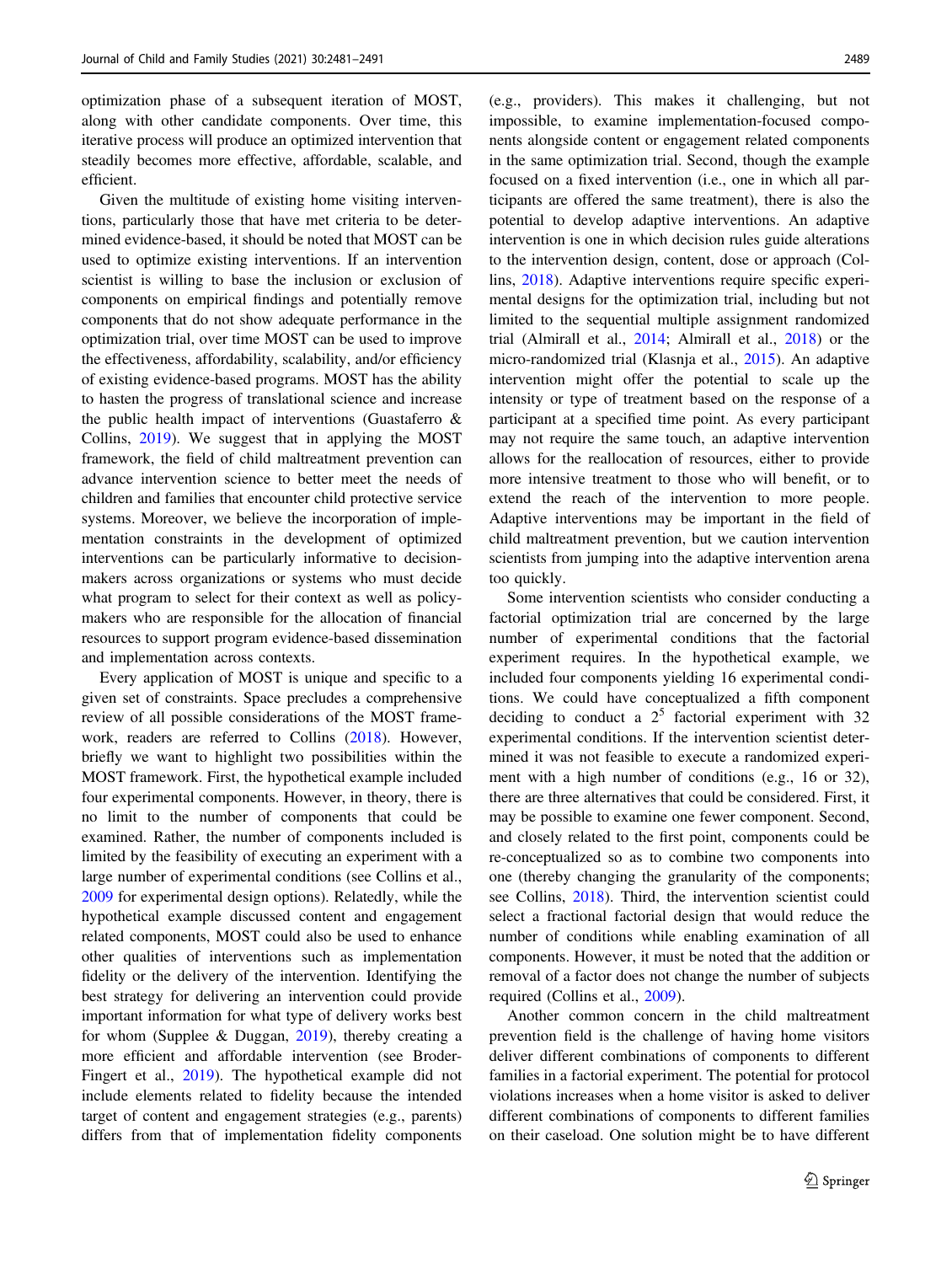<span id="page-9-0"></span>home visitors trained to different conditions, but this may confound home visitors and conditions. A related approach might be to randomize at the agency or site level, which would mean that all home visitors within the agency would implement the same condition. This would require clustering resulting in a multilevel factorial experiment (see Collins et al., 2014; Nahum-Shani et al., [2018](#page-10-0)). Though these concerns are valid, MOST and the factorial experiment have been applied to a number of public health topics, so while perhaps daunting, the concerns are manageable.

The integration of optimization into the field of child maltreatment prevention has the potential to create a new generation of interventions that will be more effective, affordable, scalable, and efficient and that will continue to be improved over time. A suite of optimized interventions designed to prevent child maltreatment in the first place and others designed to reduce the risk for recidivism among those already involved in child protective services will increase the likelihood of affecting rates of maltreatment and impacting public health.

Acknowledgements This work was supported by the National Institute on Drug Abuse (awards P50 DA039838 and F31 DA052140) and the Eunice Kennedy Shriver National Institute on Child Health and Human Development (award P50 HD089922). The content is solely the responsibility of the authors and does not necessarily represent the official views of the National Institutes of Health.

#### Compliance with Ethical Standards

Conflict of Interest The authors declare no competing interests.

Ethical Approval The work described herein does not include human subjects

Publisher's note Springer Nature remains neutral with regard to jurisdictional claims in published maps and institutional affiliations.

## References

- Almirall, D., Nahum-Shani, I., Sherwood, N. E., & Murphy, S. A. (2014). Introduction to SMART designs for the development of adaptive interventions: with application to weight loss research. Translational Behavioral Medicine, 4(3), 260–274. [https://doi.](https://doi.org/10.1007/s13142-014-0265-0) [org/10.1007/s13142-014-0265-0.](https://doi.org/10.1007/s13142-014-0265-0)
- Almirall, D., Nahum-Shani, I., Wang, L., & Kasari, C. (2018). Experimental designs for research on adaptive interventions: Singly and sequentially randomized trials. In L. M. Collins & K. C. Kugler (Eds.), Optimization of Multicomponent Behavioral, Biobehavioral, and Biomedical Interventions: Advanced Topics (pp. 89–120). New York: Springer.
- Avellar, S. A., & Supplee, L. H. (2013). Effectiveness of home visiting in improving child health and reducing child maltreatment. Pediatrics, 132(Suppl 2), S90–S99. [https://doi.org/10.1542/peds.](https://doi.org/10.1542/peds.2013-1021G) [2013-1021G.](https://doi.org/10.1542/peds.2013-1021G)
- Broder-Fingert, S., Kuhn, J., Sheldrick, R. C., Chu, A., Fortuna, L., Jordan, M., & Feinberg, E. (2019). Using the Multiphase

Optimization Strategy (MOST) framework to test intervention delivery strategies: a study protocol. Trials, 20(1), 1–15. [https://](https://doi.org/10.1186/s13063-019-3853-y) [doi.org/10.1186/s13063-019-3853-y.](https://doi.org/10.1186/s13063-019-3853-y)

- Caldwell, L. L., Smith, E. A., Collins, L. M., Graham, J. W., Lai, M., Wegner, L., & Jacobs, J. (2012). Translational research in South Africa: evaluating implementation quality using a factorial design. Child & Youth Care Forum, 41(2), 119-136. [https://doi.](https://doi.org/10.1007/s10566-011-9164-4) [org/10.1007/s10566-011-9164-4.](https://doi.org/10.1007/s10566-011-9164-4)
- Celano, C. M., Albanese, A. M., Millstein, R. A., Mastromauro, C. A., Chung, W.-J., Campbell, K. A., & Huffman, J. C. (2018). Optimizing a positive psychology intervention to promote health behaviors following an acute coronary syndrome. Psychosomatic Medicine, 5(80), 526–534. [https://doi.org/10.1097/](https://doi.org/10.1097/psy.0000000000000584) [psy.0000000000000584](https://doi.org/10.1097/psy.0000000000000584).
- Chaffin, M. (2004). Is it time to rethink Healthy start/healthy Families? Child Abuse and Neglect, 28(6), 589–595. [https://doi.org/10.](https://doi.org/10.1016/j.chiabu.2004.04.004) [1016/j.chiabu.2004.04.004.](https://doi.org/10.1016/j.chiabu.2004.04.004)
- Chaffin, M., & Valle, L. A. (2003). Dynamic prediction characteristics of the Child Abuse Potential Inventory. Child Abuse & Neglect, 27(5), 463–481. [https://doi.org/10.1016/S0145-2134](https://doi.org/10.1016/S0145-2134(03)00036-X) [\(03\)00036-X.](https://doi.org/10.1016/S0145-2134(03)00036-X)
- Chamberlain, P., Brown, C. H., & Saldana, L. (2011). Observational measure of implementation progress in community based settings: the Stages of implementation completion (SIC). Implementation Science, 6(1), 1–8. [https://doi.org/10.1186/1748-5908-](https://doi.org/10.1186/1748-5908-6-116) [6-116.](https://doi.org/10.1186/1748-5908-6-116)
- Chen, M., & Chan, K. L. (2016). Effects of parenting programs on child maltreatment prevention a meta-analysis. Trauma, Violence, & Abuse, 17(1), 88–104. <https://doi.org/10.1177/1524838014566718>.
- Cleland, C. M. (2018). REDCap for MOST. Retrieved from [https://www.methodology.psu.edu/ra/most/redcap/.](https://www.methodology.psu.edu/ra/most/redcap/)
- Collins, L. M. (2018). Optimization of behavioral, biobehavioral, and biomedical interventions: the multiphase optimization strategy (MOST). New York: Springer.
- Collins, L. M., Dziak, J. J., Kugler, K. C., & Trail, J. B. (2014). Factorial experiments: efficient tools for evaluation of intervention components. American Journal of Preventive Medicine, 47 (4), 498–504. <https://doi.org/10.1017/CBO9781107415324.004>.
- Collins, L. M., Dziak, J. J., & Li, R. (2009). Design of experiments with multiple independent variables: a resource management perspective on complete and reduced factorial designs. Psychological Methods, 14(3), 202–224. [https://doi.org/10.1037/a](https://doi.org/10.1037/a0015826) [0015826.](https://doi.org/10.1037/a0015826)
- Collins, L. M., Trail, J. B., Kugler, K. C., Baker, T. B., Piper, M. E., & Mermelstein, R. J. (2014). Evaluating individual intervention components: making decisions based on the results of a factorial screening experiment. Translational Behavioral Medicine, 4(3), 238–251. [https://doi.org/10.1007/s13142-013-0239-7.](https://doi.org/10.1007/s13142-013-0239-7)
- Crowley, D. M., Dodge, K. A., Barnett, W. S., Corso, P., Duffy, S., Graham, P., & Plotnick, R. (2018). Standards of evidence for conducting and reporting economic evaluations in prevention science. Prevention Science, 19(3), 366-390. [https://doi.org/10.](https://doi.org/10.1007/s11121-017-0858-1) [1007/s11121-017-0858-1.](https://doi.org/10.1007/s11121-017-0858-1)
- Damashek, A., Doughty, D., Ware, L., & Silovsky, J. (2011). Predictors of client engagement and attrition in home-based child maltreatment prevention services. Child Maltreatment, 16(1), 9–20. <https://doi.org/10.1177/1077559510388507>.
- Dziak, J. J., Collins, L. M., & Wagner, A. T. (2013). FactorialPowerPlan SAS macro suite users' guide (No. 1.0). University Park: The Methodology Center: The Pennsylvania State University.
- Euser, S., Alink, L. R., Stoltenborgh, M., Bakermans-Kranenburg, M. J., & van IJzendoorn, M. H. (2015). A gloomy picture: a metaanalysis of randomized controlled trials reveals disappointing effectiveness of programs aiming at preventing child